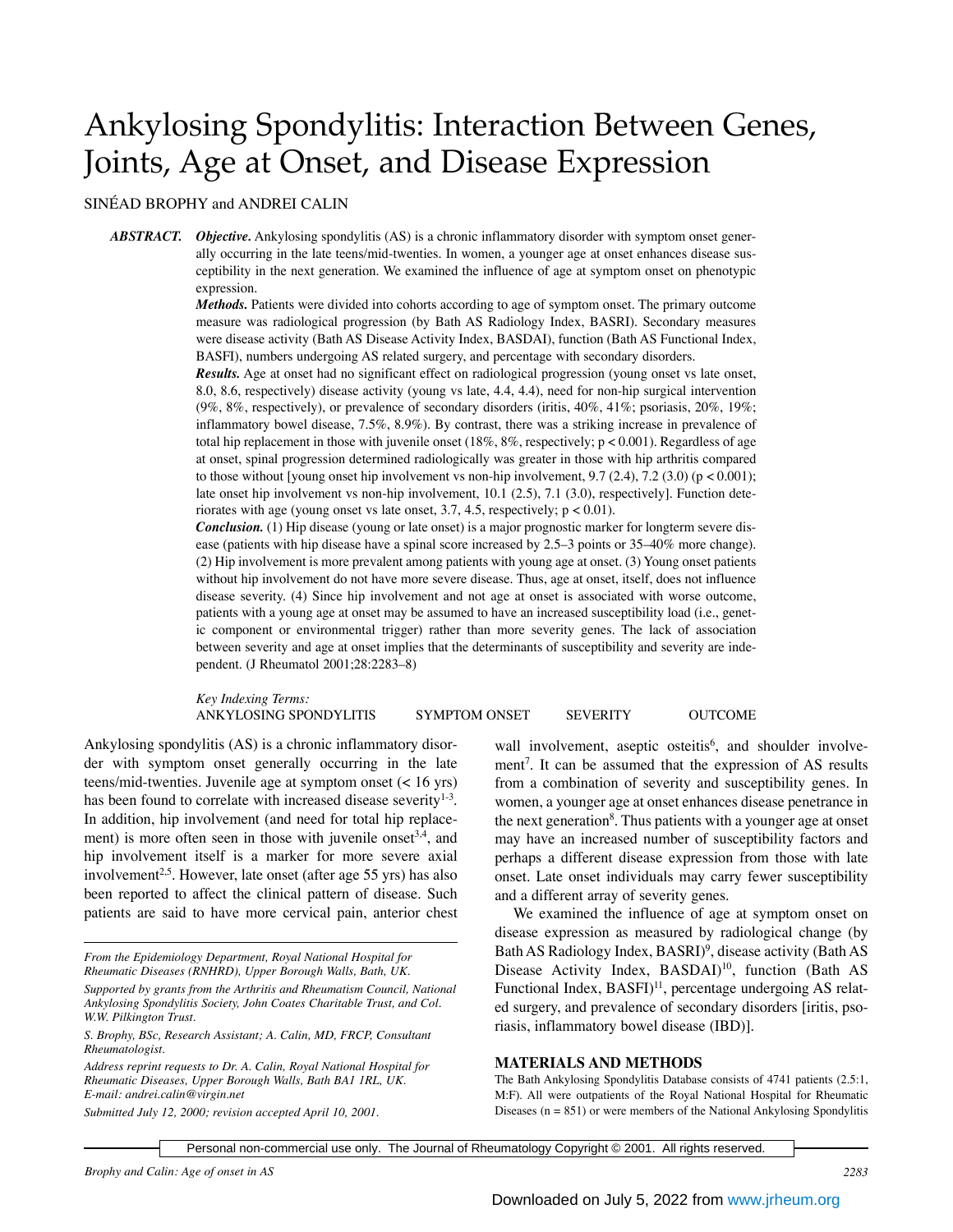Society. Patients referred to the RNHRD had their diagnosis confirmed according to the New York Criteria. NASS members are those who have received a positive diagnosis of AS from a specialist rheumatologist as a result of a radiograph. To validate the diagnosis in those patients recruited through NASS, 146 consecutive subjects were invited to attend an assessment clinic, and all 146 were confirmed as having AS according to the same criteria. In addition, for 240 patients a confirmation was sought from the general practitioner, and confirmed in 229 cases (95.4%) (i.e., AS with radiological evidence of sacroiliitis). We contacted the GPs of 120 psoriasis-AS patients and 139 IBD-AS patients. Of these, 77 (64%) and 112 (81%) replied, confirming the diagnosis of psoriasis in 65 (84%) and IBD in 108 (96%) cases.

Independent samples of patients were divided into cohorts according to age of symptom onset and were controlled for age now and disease duration now (McNemar chi-square). In addition, cohorts of juvenile onset (< 16 yrs), teen onset (17–20 yrs), twenties (21–29 yrs), thirties (30–39), and late onset (40+ yrs) were compared. The primary outcome measure was radiological status, determined by BASRI. Secondary measures were disease activity (BASDAI), function (BASFI), numbers undergoing surgery, and percentage with secondary disorders.

### **RESULTS**

*Radiological progression (sacroiliac joints, hips, lumbar spine, cervical spine); BASRI.* Age at onset had no significant effect on radiological progression (Table 1, Figure 1]. Radiological change was a factor of disease duration, i.e., those with a young age at onset had more severe disease compared to like-aged late onset patients (young onset vs late onset, 10.0, 8.0, respectively;  $p = 0.02$ ). However, disease duration-matched pairs were comparable for radiological change (young onset vs late onset, 8.0, 8.6). Patients with hip disease and young onset had comparable spinal disease to those with hip disease and a late onset (Table 1) [young vs late, 9.0, 10.8;  $p = 0.04$  (corrected value not significant)]. Hip disease patients had more spinal change than non-hip patients (Table 2) [young onset — hip disease vs non-hip disease, 9.7, 7.2, respectively ( $p = 0.0001$ ); late onset — hip disease vs non-hip disease, 10.13, 7.1 ( $p = 0.0001$ ).

*Secondary outcome measures.* Age at onset had no significant effect on disease activity, function, prevalence of secondary disorders, or need for surgery (Tables 3, 4). At comparable age

*Table 2.* Radiological hip disease vs non-hip disease patients: spinal severity score and age at onset of AS.

| Hip Disease |           | $\mathbf{p}^{\dagger}$ |
|-------------|-----------|------------------------|
| $n = 81$    | $n = 148$ |                        |
| 22.1        | 22.7      |                        |
| 9.7(2.43)   | 7.2(3.0)  | < 0.001                |
| $n = 19$    | $n = 64$  |                        |
| 15.2        | 14.1      |                        |
| 10.13(2.5)  | < 0.001   |                        |
|             |           | Non-Hip Disease        |

† Corrected.

*Table 3.* Influence of age at onset on outcome — age now and sex matched.

|                                 | Age of Onset<br>$0-21$ (young onset) | Age of Onset<br>$30+$ (late onset) | $p^{\dagger}$ |
|---------------------------------|--------------------------------------|------------------------------------|---------------|
| <b>BASDAI</b>                   |                                      |                                    |               |
| Whole group $(n = 784)$         | 4.0                                  | 4.3                                | ${}_{0.02}$   |
| Men $(n = 543 \text{ pairs})$   | 3.7                                  | 4.2                                | < 0.01        |
| Women $(n = 241$ pairs)         | 4.5                                  | 4.4                                | <b>NS</b>     |
| <b>BASFI</b>                    |                                      |                                    |               |
| Whole group $(n = 829)$         | 4.4                                  | 4.3                                | NS.           |
| Men $(n = 574 \text{ pairs})$   | 4.3                                  | 4.3                                | NS.           |
| Women $(n = 255 \text{ pairs})$ | 4.8                                  | 4.3                                | 0.03          |
| Secondary disorders             |                                      |                                    |               |
| Iritis ( $n = 829$ pairs)       | 50%                                  | 40%                                | < 0.01        |
| Psoriasis ( $n = 807$ )         | 20%                                  | 20%                                | NS.           |
| $IBD (n = 828)$                 | 7.5%                                 | 7.6%                               | NS.           |
| Surgery                         |                                      |                                    |               |
| Total surgery, $n = 991$        | 140 (14%)                            | 67 $(7%)$                          | ${}_{0.01}$   |

† Corrected. IBD: inflammatory bowel disease.

(i.e., age now, Table 3), those with longer disease duration (i.e., young onset) have lower disease activity (young onset vs late onset, 4.0, 4.3, respectively;  $p < 0.02$ ), more iritis (young onset vs late onset,  $50\%$ ,  $40\%$ ;  $p < 0.01$ ), and more surgical intervention (14%, 7%, respectively;  $p < 0.01$ ). However,

*Table 1.* Young onset compared to late onset in terms of radiological progression (i.e., total = SI joint, lumbar spine, cervical spine, and hips; spinal = SI joint, lumbar spine, and cervical spine).

|                                                  | Age of Onset 0–21<br>(young onset) | Age of Onset $30+$<br>(late onset) | $p^{\dagger}$ |
|--------------------------------------------------|------------------------------------|------------------------------------|---------------|
| Age now ( $\&$ sex) matched, $n = 56$ pairs      |                                    |                                    |               |
| BASRI-total* (scale $2-16$ )                     | 10.0                               | 8.0                                | $0.02$ (NS)   |
| BASRI-spine** (scale 2-12)                       | 8.7                                | 7.6                                | $0.02$ (NS)   |
| With hip involvement $(n = 19, 10)$              | 9.7                                | 10.0                               | <b>NS</b>     |
| Without hip involvement $(n = 37, 46)$           | 8.2                                | 7.1                                | <b>NS</b>     |
| Disease duration (& sex) matched, $n = 68$ pairs |                                    |                                    |               |
| BASRI-total*                                     | 8.0                                | 8.6                                | <b>NS</b>     |
| BASRI-spine**                                    | 7.1                                | 8.1                                | NS            |
| With hip involvement $(n = 21, 13)$              | 9.0                                | 10.8                               | $0.04$ (NS)   |
| Without hip involvement $(n = 47, 55)$           | 6.3                                | 7.5                                | $0.06$ (NS)   |

† Corrected. \* Including hips, \*\* without hips.

Personal non-commercial use only. The Journal of Rheumatology Copyright © 2001. All rights reserved.

*2284 The Journal of Rheumatology 2001; 28:10*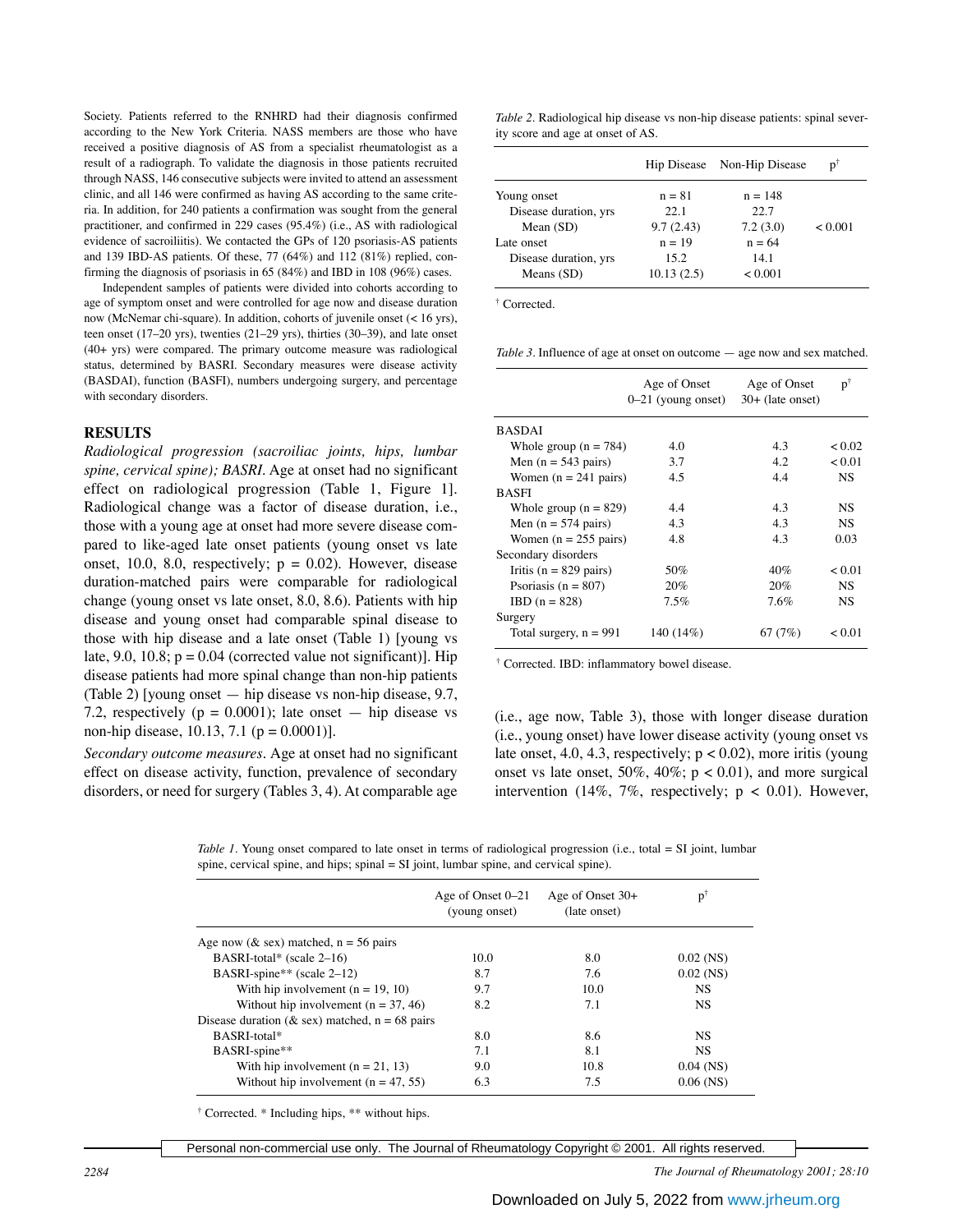

*Figure 1.* Cohorts of juvenile onset (< 16 yrs), young/teenage onset (17–20 yrs), twenties (21–29 yrs), thirties (30–39 yrs), and late onset (40+ yrs) compared for radiologic change (BASRI). Age at onset has no significant effect on radiological progression. Late onset patients may have asymptomatic radiological changes initially, thus time from first symptoms may be inaccurate.

when matched for disease duration (Table 4), the disease activity (young onset vs late onset, 4.4, 4.4), prevalence of secondary conditions, and need for surgery (9%, 8%) were all comparable for those with young age at onset vs late age onset. When matched for disease duration the function was worse for the delayed onset males (i.e., older aged men) young onset vs late onset, 3.6, 4.5, respectively ( $p < 0.01$ ). However, at equivalent ages (Table 3) the function was comparable regardless of disease duration (i.e., between young age at onset and delayed onset individuals). Cohorts of juvenile onset (< 16 yrs), young onset (17–20 yrs), twenties

 $(21-29 \text{ yrs})$ , thirties  $(30-39)$ , and late onset  $(40+\text{ yrs})$  were comparable for disease activity (Figure 2), function (Figure 3), and surgery (Figure 4).

## **DISCUSSION**

Our data examine young onset compared to late onset AS and were not intended to analyze juvenile AS as a separate entity. However, Figures 1–5 illustrate that findings in young onset patients are applicable to patients with juvenile AS. The data suggest that age at first-symptom onset has no effect on disease severity. However, this must be seen in the context that



*Figure 2.* Cohorts by age compared for disease activity (BASDAI). Age at onset had no significant effect on radiological progression.

Personal non-commercial use only. The Journal of Rheumatology Copyright © 2001. All rights reserved.

*Brophy and Calin: Age of onset in AS 2285*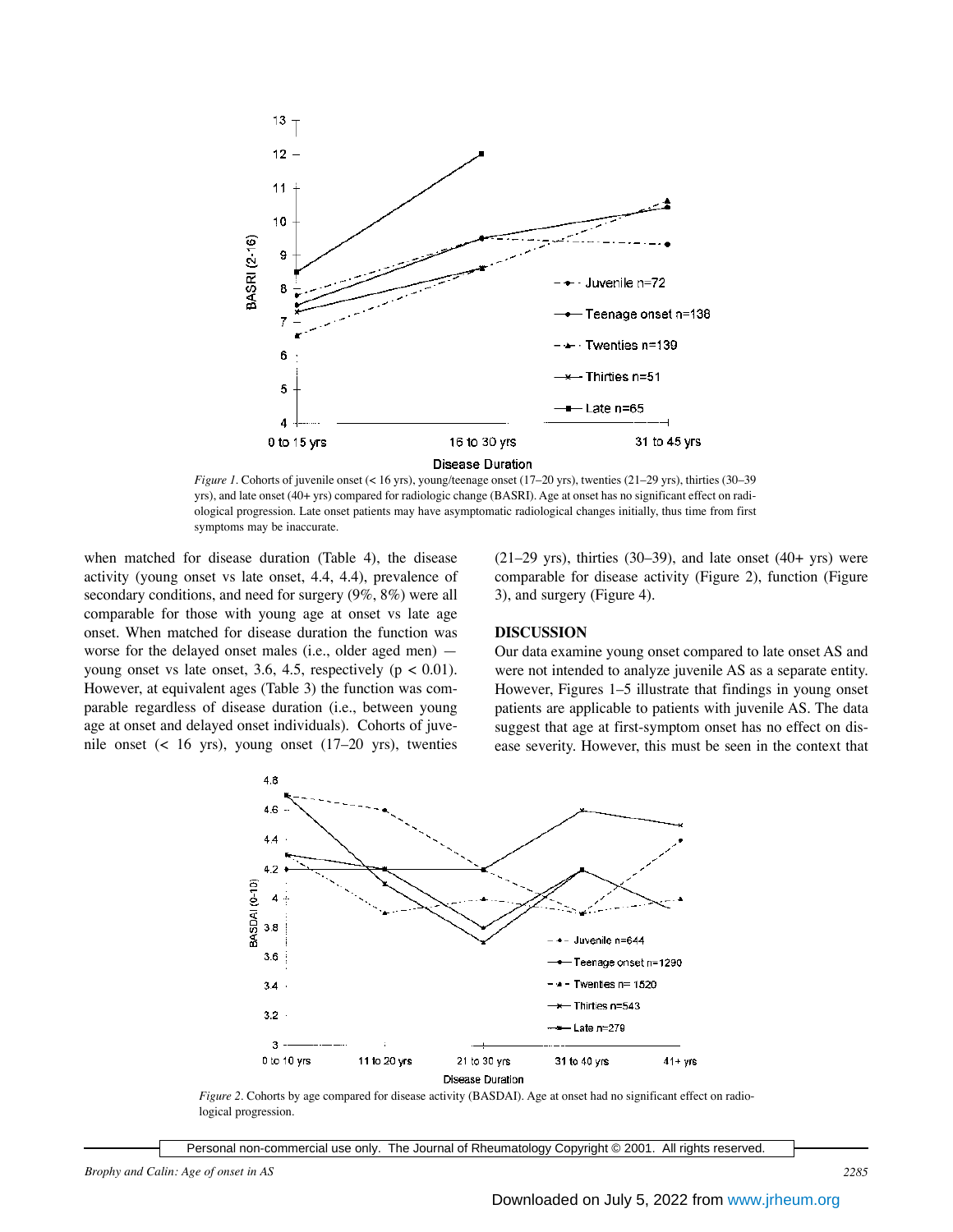

*Figure 3.* Cohorts by age compared for function (BASFI). Age at onset had no significant effect on function. Older patients (i.e., thirties onset and late onset) have poorer functional score.



*Figure 4.* Cohorts by age compared for need for surgery. Age at onset had no significant effect on surgery. Juvenile patients had a trend to more surgery, perhaps due to hip replacements in the cohort with hip disease.

hip disease is more prevalent among patients with juvenile onset (total hip replacement rates, juvenile 18% vs non-juvenile  $8\%$ ; p < 0.001; Figure 5), and this phenomenon is known to be a predictor of more severe spondylitis<sup>2,5</sup>. This paradox [i.e., (1) there is a link between age at onset and hip disease; (2) hip disease is linked to increased severity; but (3) there is no link between age at onset and increased severity] may be explained on the basis that only a subgroup of young onset patients develop hip disease and only this cohort is at risk of more severe spondylitis. [In our study 21/68 (31%) of the young onset and 13/68 (19%) of the late onset patients had hip involvement as assessed by a radiograph, and total hip replacement occurred in 9% and 4%, respectively.]

It is possible that the young developing hip may be more at risk of becoming affected than the adult hip. Thus, patients with young onset are more at risk of hip involvement (because of the juvenile hip). However, patients with hip disease and a young onset do not have more severe disease than subjects with late onset and hip disease (Figure 6). Hip involvement *per se* appears to be the relevant factor contributing to outcome.

The trigger for AS is thought to be a ubiquitous bacteri $um<sup>12</sup>$ . If this is so, then the age of onset of disease should be related to the genetic susceptibility load. Yet this enhanced genetic susceptibility in young onset patients does not influence outcome, implying that the contributing genes for sus-

Personal non-commercial use only. The Journal of Rheumatology Copyright © 2001. All rights reserved.

*2286 The Journal of Rheumatology 2001; 28:10*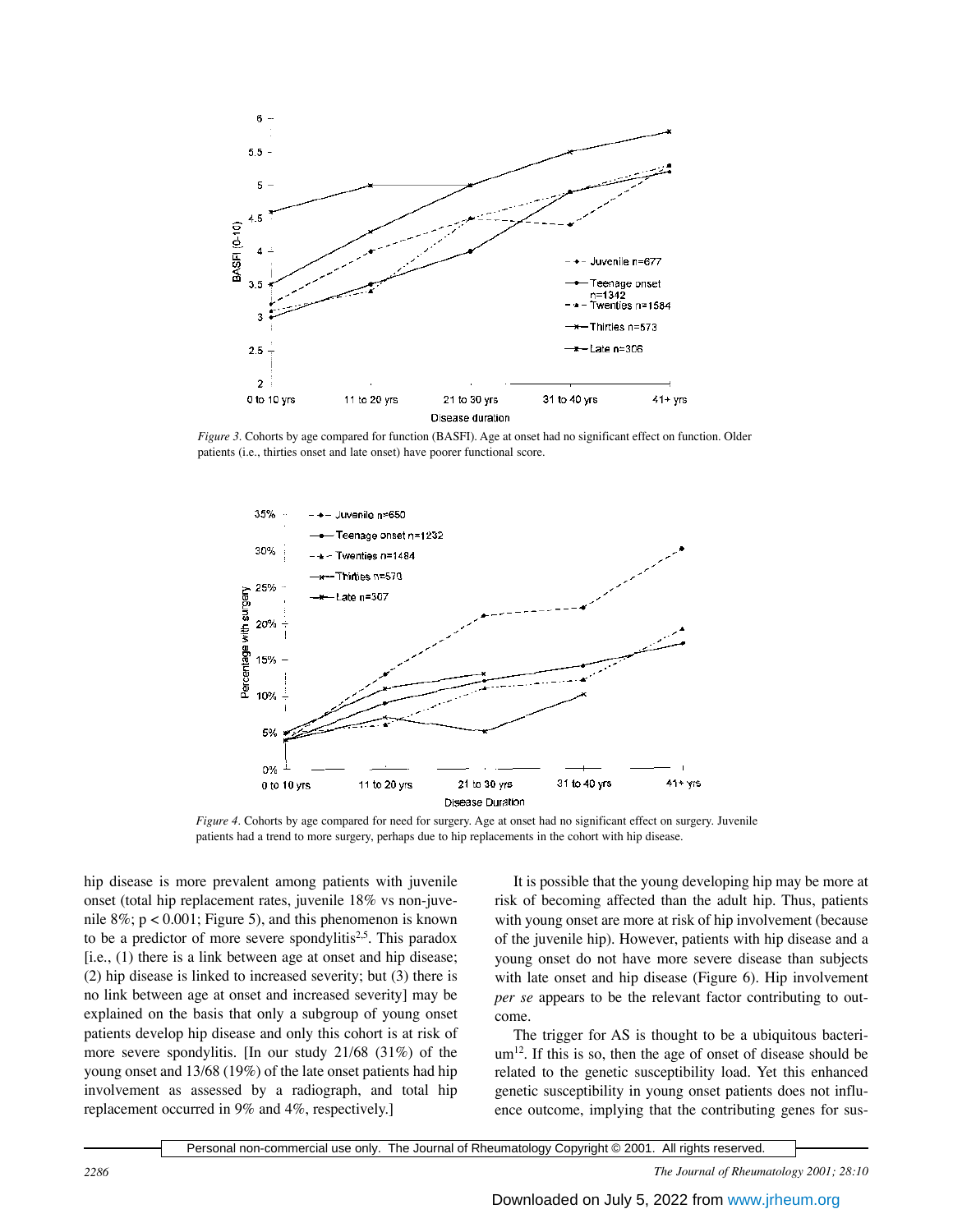*Table 4.* Influence of age at onset on outcome — disease duration and sex matched.

|                                          | Age of Onset<br>$0-21$ (young onset) | Age of Onset<br>$30+$ (late onset) | $\mathbf{p}^{\dagger}$ |
|------------------------------------------|--------------------------------------|------------------------------------|------------------------|
| <b>BASDAI</b>                            |                                      |                                    |                        |
| Whole group $(n = 784)$                  | 4.4                                  | 4.4                                | NS                     |
| Men $(n = 543 \text{ pairs})$            | 4.2                                  | 4.1                                | <b>NS</b>              |
| Women $(n = 241)$                        | 4.6                                  | 4.5                                | <b>NS</b>              |
| <b>BASFI</b>                             |                                      |                                    |                        |
| Whole group $(n = 762)$                  | 3.7                                  | 4.5                                | < 0.01                 |
| Men $(n = 546 \text{ pairs})$            | 3.6                                  | 4.5                                | < 0.01                 |
| Women $(n = 216)$                        | 4.1                                  | 4.5                                | NS.                    |
| Secondary disorders                      |                                      |                                    |                        |
| Iritis (n = 788 pairs)*                  | 280 (35.5%)                          | 283 (36%)                          | <b>NS</b>              |
| Psoriasis ( $n = 777$ pairs)**           | 110 (14.2%)                          | 120 (15.4%)                        | <b>NS</b>              |
| <b>IBD</b> $(n = 810 \text{ pairs})$ *** | 61 $(7.5\%)$                         | 72 (8.9%)                          | <b>NS</b>              |
| Surgery                                  |                                      |                                    |                        |
| Total surgery, $n = 924$                 | 86 (9%)                              | 71 (8%)                            | NS                     |

† Corrected. \* Average age of onset of AS symptoms in iritis vs non-iritis patients: 26.7 vs 26.9 yrs (NS). \*\* Average age of onset of AS symptoms in psoriasis vs non-psoriasis patients: 27.7 vs 26.9 yrs (NS). \*\*\* Average age of onset of AS symptoms in IBD vs non-IBD patients: 28.1 vs 27.0 yrs (NS). IBD: inflammatory bowel disease.

ceptibility and severity are independent of one another. If, by contrast, the age of onset of a patient is governed by the timing of contact with an environmental trigger, the age when this happens appears to have no influence on later disease development. Separate and unrelated severity factors must influence disease progression. This hypothesis is supported by early findings identifying from a genome screen at least one area of significant linkage between severity and genetic fac- $\text{tors}^{13}$ . In conclusion, there are 3 clearly distinct independent factors: the environment and both susceptibility and severity genes.

### **REFERENCES**

- 1. Amor B, Silva Santos R, Nahal R, Listrat V, Dougados M. Predictive factors for the longterm outcome of spondyloarthropathies. J Rheumatol 1994;21:1883-7.
- 2. Claudepierre P, Gueguen A, Ladjouze A, et al. Predictive factors of spondyloarthropathy in North Africa. Br J Rheumatol 1995;34:1139-45.
- 3. Calin A, Elswood J. The natural history of juvenile-onset ankylosing spondylitis: a 24 year retrospective case control study. Br J Rheumatol 1988;27:101-3.
- 4. Calin A, Elswood J. The relationship between pelvic, spinal and hip involvement in ankylosing spondylitis — one disease process or several? Br J Rheumatol 1988;27:393-5.



*Figure 5.* Cohorts by age compared for need for surgery. Age at onset had no significant effect on surgery. Juvenile patients had more hip replacement surgery (p < 0.001) than the other age at onset cohorts.

*Brophy and Calin: Age of onset in AS 2287*